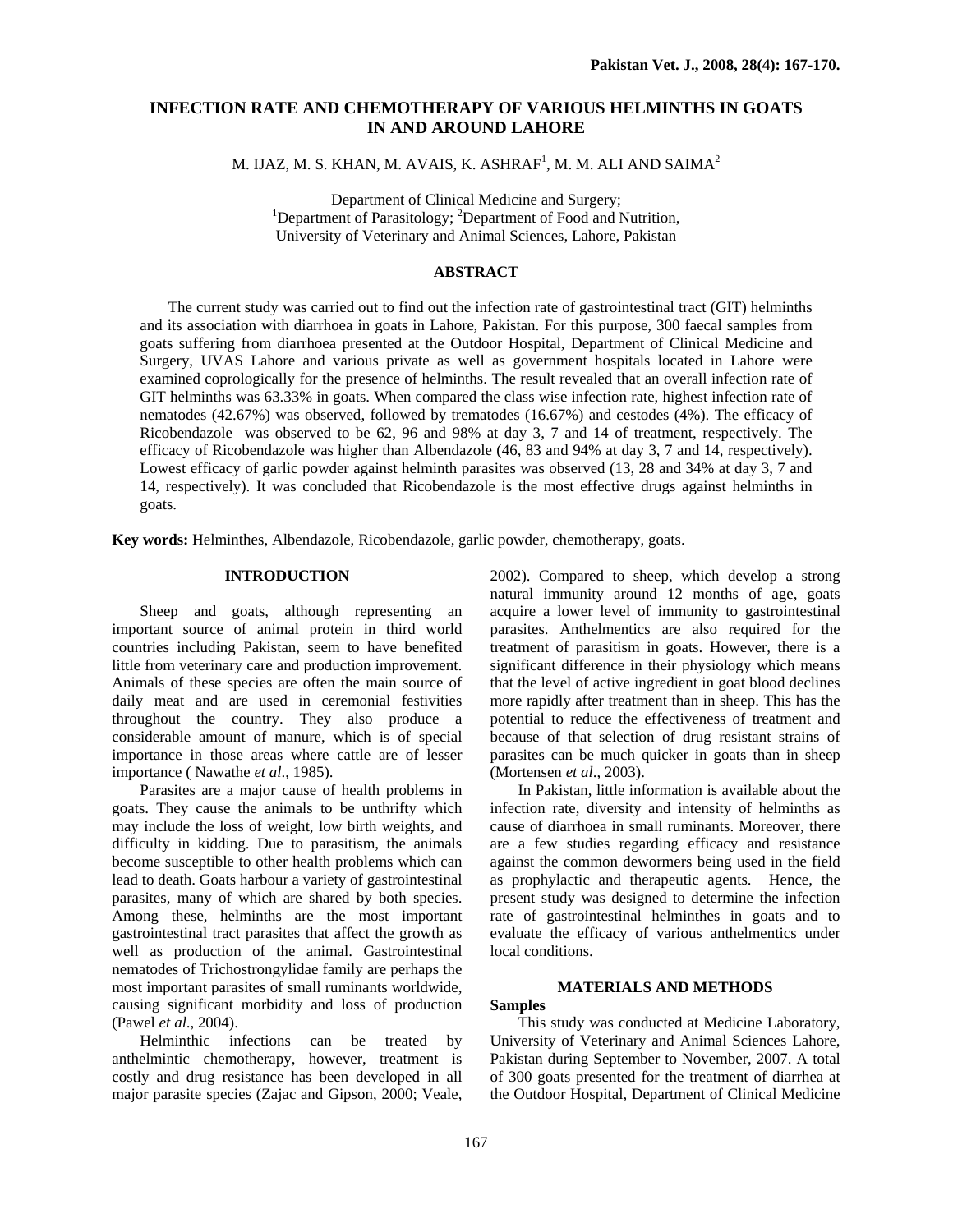and Surgery, University of Veterinary and Animal Sciences, Lahore and various private as well as government hospitals around Lahore city were examined for the presence of helminths. Five grams faecal sample was collected directly from the rectum of each animal in a clean polythene bag. These faecal samples were labeled and refrigerated till further processing. The faecal samples were analysed by Direct Smear Method and Salt Flotation Techniques for the presence of eggs of helminthes. Eggs per gram (EPG) were counted by using Mac-Master Technique as described by Soulsby (1982). The identification of helminthic ova was made by using key as demonstrated by Soulsby (1982).

### **Chemotherapy trials**

Sixteen animals positive for helminths were randomly divided into four groups designated as A, B, C and D, each comprising of four animals. Another four animals negative for helminths were kept in group E. The animals of group A were treated with Ricobendazole @ 4 mg/kg (Ricozole-S; Selmore Pharmaceuticals, Pakistan) orally; the animal of group B were treated with Albendazole @ 10 mg/kg orally (Albenzole granules; Selmore Agency, Pakistan) and the animals of group C were treated with garlic powder @ 1 teaspoon (5 gm). The animals of group D were kept as positive control, whereas the animals of group E served as negative control. Eggs per gram (EPG) of the animals of all the four groups were counted at day 0 (Pre-treatment) and day 3, 7, 14 post-treatment by using Mac-Master technique. The efficacy of drugs was calculated as per formula described by Varady *et al*. (2004):

## [(Pretreatment EPG - Post treatment EPG / Pretreatment EPG]\*100

#### **Statistical analysis**

The data thus obtained were analysed at different angles by calculating percentage positivity of helminths. Data of drug efficacy was analysed by using one way and multivariate 'ANOVA' (Steel *et al*., 1997).

### **RESULTS AND DISCUSSION**

The results of present study revealed an overall infection rate of GIT helminths in goats as 63.33%. Similarly, Raza *et al*. (2007) reported the infection rate of GIT helminths in goats as 52% in Southern Punjab. When classwise infection rate of GIT helminthes was compared, it was found to be 42.67, 16.67 and 4.00% for nematodes, trematodes and cestodes, respectively*. Haemonchus contortus*, *Strongylus papillosus*, *Trichiuris globulosa*, *Trichostrongylus spp*. and *Ostertagia circumcinta* were the main nematode species observed in goats. The infection rate of *Haemonchus* 

*contortus* was the highest (Table 1). According to the study of Jacquiet *et al*. (1992), the infection rate of *Haemonchus contortus* was the highest in goats which is congruent with the finding of the present study. A significant difference in the prevalence of *Haemonchus contortus* has been recorded between different breeds of sheep and goats (Chaudary *et al*., 2007).

Fakae (1990) studied the epidemiology of helminthosis in small ruminants under the traditional husbandry system in eastern Nigeria and reported prevalance of *Haemonchus contortus* (87.1%), *Trichostrongylus spp.* (63.8%), *metacestodes of Taenia hydatigena* (30.2%), *Oesophagostomum columbianum*  (22.4%)*, Strongyloides spp.* (18.8%), *Cooperia spp.*  (17.2%), *Gaigeria pachyscelis* (6.0%), *Moniezia expansa* (6.0%), *Bunostomum trigonocephalum* (4.3%), *Trichuris ovis* (3.5%), *Capillaria spp*. (0.9%) and *Paramphistomes* (0.9%). In this area, the mixed infections were the most prevalent and the endemicity of parasitic gastroenteritis in the area was indicated by the high prevalence of the helminths irrespective of the season of the year.

The main trematode species recovered from goats in the present study were *Fasciola hepatica* (10.00%) and *Cotylophoron cotylophorum* (6.67%)*.* Sheikh (1984) reported 12.89% infection rate of *Fasciola hepatica,* while Tasawar *et al*. (2007) reported higher (28.75%) prevalence of *Fasciola hepatica* in goats. Two species of family *Fascioloidae* commonly occur in domestic ungulates are *Fasciola hepatica* and *Fasciola magna*.

In the present study, *Moniezia expansa* was the only cestode species prevalent in goats in Lahore, Pakistan, with infection rate of 4%. Fagbemi and Dipeolu (1983) also reported the *Moniezia expansa* in goats in Southern Nigeria.

| Table 1: Infection rate of different parasites in goats |  |  |  |
|---------------------------------------------------------|--|--|--|
|---------------------------------------------------------|--|--|--|

| Parasite spp              | Number of<br>positive<br>samples | <b>Infection</b><br>rate $(\% )$ |
|---------------------------|----------------------------------|----------------------------------|
| Haemonchus contortus      | 84                               | 28.00                            |
| Strongylus papillosus     | 18                               | 6.00                             |
| Trichiuris globulosa      | 14                               | 4.67                             |
| Trichostrongyloidae spp   | 04                               | 1.34                             |
| Ostertagia circumcinta    | 08                               | 2.67                             |
| Cotylophoron cotylophoron | 20                               | 6.67                             |
| Fasciola hepatica         | 30                               | 10.00                            |
| Moniezia expansa          | 12                               | 4.00                             |

Fakae (1990) studied the epidemiology of helminthiasis in small ruminants under the traditional husbandry system in eastern Nigeria and reported the infection rate of *Moniezia expansa* as 6% in small ruminants. The minor difference in results may be due to different geoclimatic conditions and study areas. Ndao *et al*. (1995) studied the epidemiology of gastro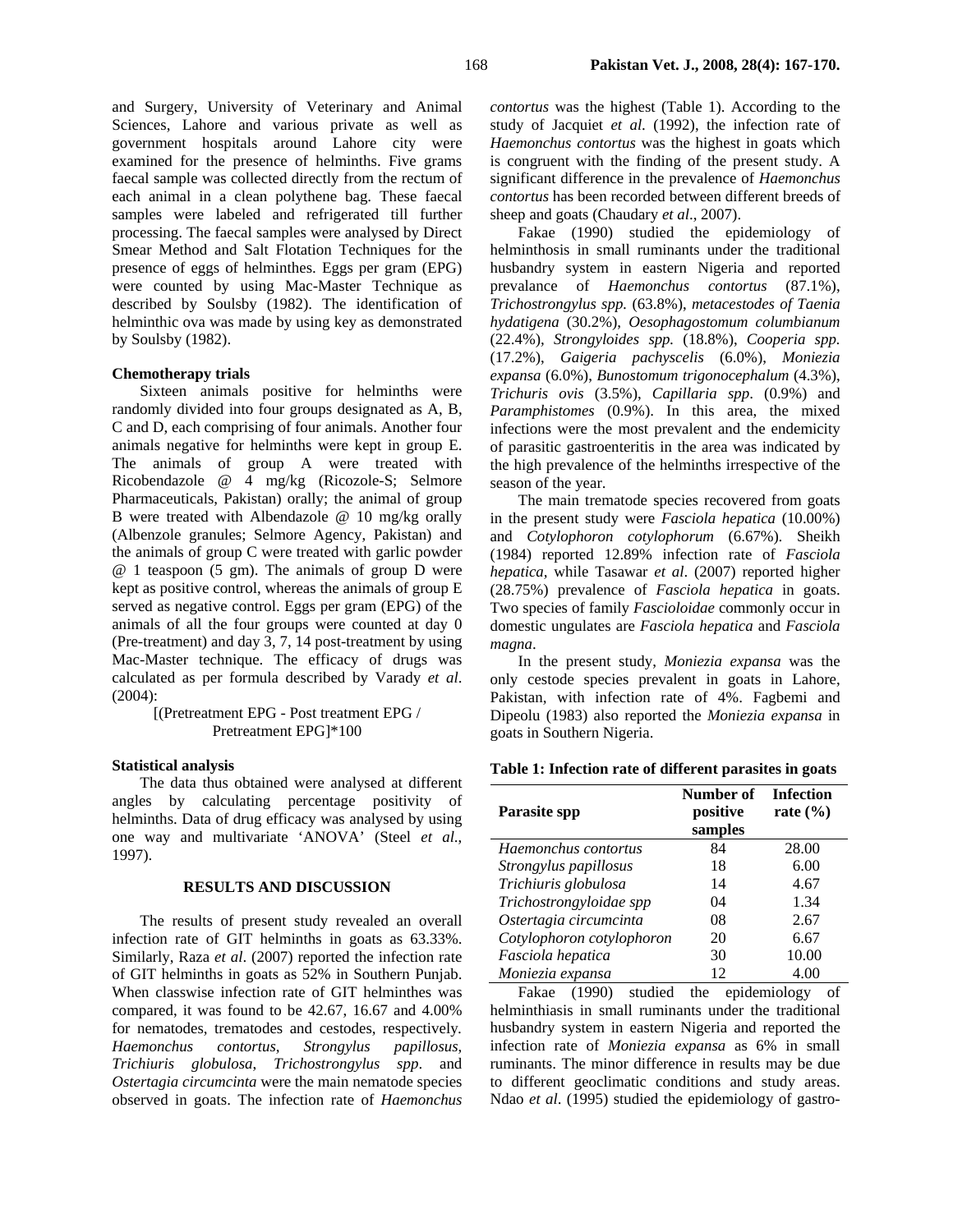intestinal helminthiasis in small ruminants in the treecropping pasture zone in Senegal. All the animals examined were infected with at least one helminth species. Three trematodes (*Fasciola gigantica, Schistosoma bovis and Amphistomatids*), two cestodes (*Moniezia expansa and Cysticercus tenuicollis*) and nine nematodes were identified.

## **Therapeutic efficacy**

In the present study, the efficacy of Albendazole, Ricobendazole and garlic powder was determined (Table 2). The efficacy of Ricobendazole (albendazole sulphoxide) was 62, 96 and 98% at days 3, 7 and 14, post treatment, respectively. The efficacy of Ricobendazole was higher than Albendazole and was 46, 83 and 94% at day 3, 7 and 14, respectively. However, between Ricobendazole and Albendazole, the efficacy difference was very small because Ricobendazole and Albendazole fall in the same group, Ricobendazole being the analog of Albendazole. The minor difference may be due to the fact that Albendazole is most commonly used drug compared to Ricobendazole and there is chance of drug resistance. Efficacy of garlic powder against helminths was lower (13, 28 and 34% at day 3, 7 and 14, respectively) compared to other two drugs. When compared at different days as well as group wise efficacy of Albendazole, Ricobendazole and garlic powder, a significant difference  $(p<0.05)$  was found among the drugs during day wise. Ricobendazole reduced the EPG significantly, followed by Albendazole and garlic powder compared with positive control group. Ram *et al*. (2007) studied the comparative efficacy of albendazole, albendazole plus rafoxanide combination, ivermectin and doramectin. The study was conducted in Pashmina goats infected with *Haemonchus spp.* and maintained at high altitude (>2350 m above sea level). They reported that albendazole was least effective (14%), followed by its combination with rafoxanide (54%). These findings do not correlate with the findings of the present study. The reason may be the drug

resistance of parasites against albendazole in the study area**.** Waruiru (1997) studied the efficacy of closantel, albendazole and levamisole on an ivermectin resistant strain of *Haemonchus contortus* in sheep and found that all the anthelmintics resulted in reduced worm burdens in animals infected with the susceptible strain (albendazole, 99.0%).

In Israel, many horse and donkey owners consider garlic as a viable alternative to commercial anthelmintics (Sutton and Haik *et al.,* 1999). However, in the present study, garlic showed very poor results in goats compared to other anthelmintics.

#### **REFERENCES**

- Chaudary, F. R., M. F. U. Khan and M. Qayyum, 2007. prevalence of *Haemonchus contortus* in naturally infected small ruminants grazing in the Potohar area of Pakistan. Pakistan Vet. J., 27(2): 73-79.
- Fagbemi, B. O. and O. O. Dipeolu, 1983. *Moniezia* infection in the dwarf breeds of small ruminants in Southern Nigeria. Vet. Q., 5(2): 75-80.
- Fakae, B. B., 1990. The epidemiology of helminthiasis in small ruminants under the traditional husbandry system in eastern Nigeria. Vet. Res. Commun., 14(5): 381-391.
- Jacquiet, P., J. Cabaret, F. Colas , M. L. Dia , D. Cheikh and A. Thiam, 1992. Helminths of sheep and goats in desert areas of south-west Mauritania (Trarza). Vet. Res. Commun., 16(6): 437-444.
- Mortensen, L. L., L. H. Williamson, T. H. Terrill, R. A. Kircher, M. Larsen and R. M. Kaplan, 2003. Evaluation of prevalence and clinical implications of anthelmintic resistance in gastrointestinal nematodes in goats. J. Amer. Vet. Med. Assoc., 223: 495-506.
- Nawathe, D. R., A. S. Sohael and I. Umo, 1985. Health management of a dairy herd on the Jos Plateau (Nigeria). Bull. Anim. Hlth. Prod. Africa, 33: 199- 205.
- Ndao, M., J. Belot, J. Zinsstag and K. Pfister, 1995.

**Table 2: Comparative efficacies (%) of albendazole, ricobendazole and garlic powder in goats at different days intervals** 

|                 | <b>Days after Treatment</b> |                                                 |                  |                                  |                  |                           |  |  |
|-----------------|-----------------------------|-------------------------------------------------|------------------|----------------------------------|------------------|---------------------------|--|--|
| <b>Drugs</b>    | $2^{\text{rd}}$             |                                                 | $\tau$ th        |                                  | 14 <sup>th</sup> |                           |  |  |
|                 | <b>EPG</b>                  | <b>Efficacy</b><br>$\left( \frac{0}{0} \right)$ | <b>EPG</b>       | <b>Efficacy</b><br>$\frac{6}{2}$ | <b>EPG</b>       | <b>Efficacy</b><br>$(\%)$ |  |  |
| Ricobendazole** | $213 \pm 31.458$            | 62                                              | $25 \pm 14.434$  | 96                               | $13 \pm 12.500$  | 98*                       |  |  |
| Albendazole $*$ | $325 \pm 94.648$            | 46                                              | $100 \pm 20.412$ | 83                               | $38 \pm 12.500$  | $94*$                     |  |  |
| Garlic powder   | $350 \pm 35.355$            | 13                                              | $288 \pm 31.458$ | 28                               | $263 \pm 31.458$ | 34                        |  |  |

\*\* Highly significant ( $p<0.01$ ); \*significant ( $P<0.05$ ).